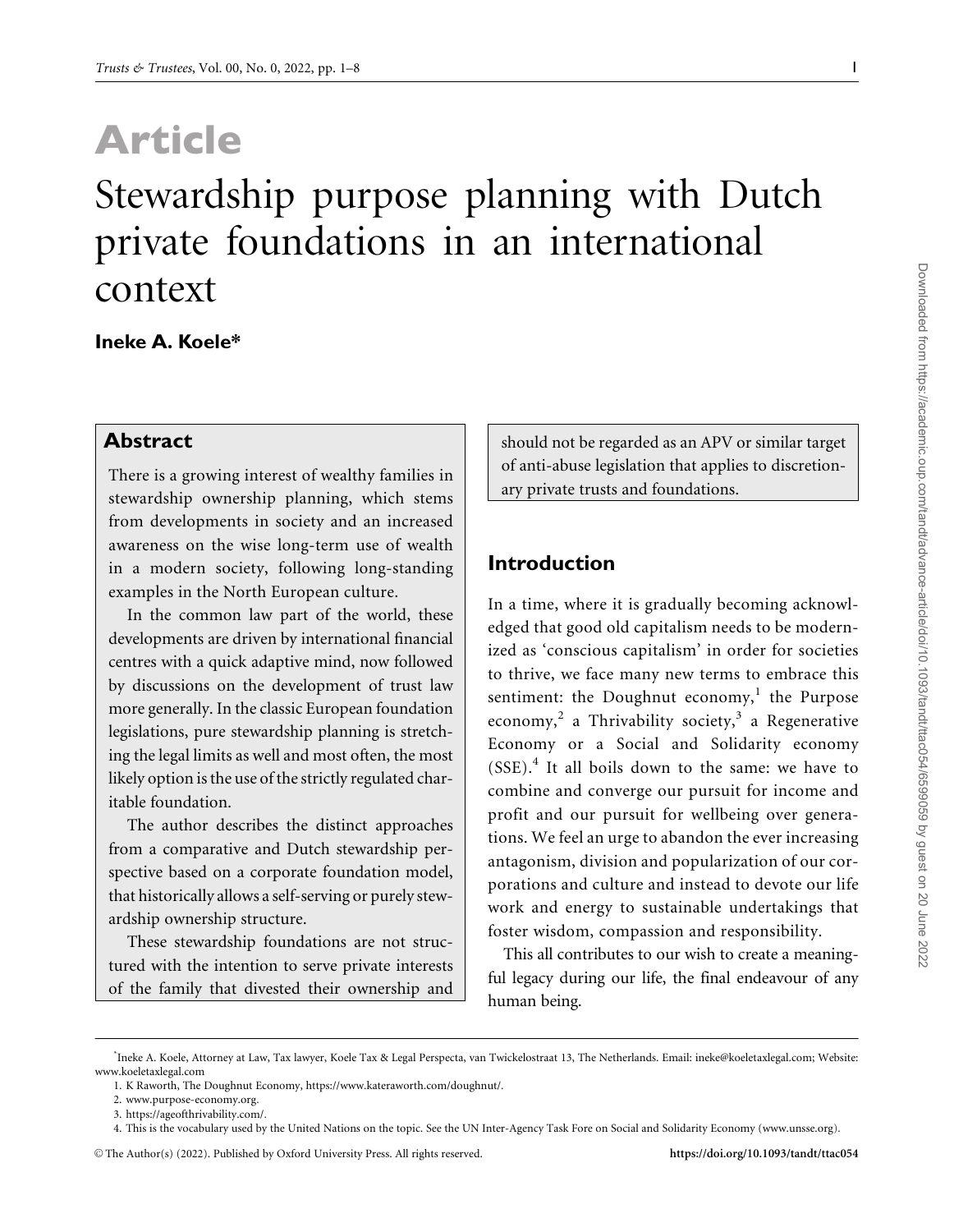In this paradigm shift, there is also an increasing interest for existing or new enterprises driven by purpose beyond profit and that do not allow the enterprise to be sold to a larger conglomerate of corporations. Again, here are many different terms that cover the same ambition: a Social Enterprise, a Purpose Enterprise and the increasingly popular term 'Stewardship Ownership' enterprise. Instead of valuing a business as a simple asset that can be sold at the command of ownership at any moment, these are deliberately passed on to successors that are aligned to the values of the business.<sup>5</sup>

This can take the lighter form of a 'golden share' model, where a third party has the power to block a potential sale, or a more robust form of an 'alternative ownership' structure where the original owners transfer their ownership at least partially into a more institutionalized form of ownership.

From a bottom up perspective, there is an increasing awareness for owners of mature family businesses that in order to let the business thrive over generations, it may be best to let the purpose of thriving the business come first as a strategy for succession instead of the automatic inheritance for the younger generations where the business is subject to divorces and other discord of the respective family members and the values are subject to erosion by the owners.<sup>6</sup> The same counts for family wealth owners where assets are concerned that by their nature cannot easily be split and divided (real property, art collections) if the intention of the family is to maintain these special assets for the longer term. Steward-ownership provides a third alternative to inheritance or sale and division and since awareness of this alternative increases, the popularity of the same is gaining momentum.

Both perspectives—the societal perspective and the private perspective—together converge to the use of legal structures that are suitable to support a 'selfserving' purpose as a primary driver whereas ownership and stakeholder interests are a secondary or even a subservient aspect. Ownership is in this perspective considered as a responsibility  $vis-\hat{a}-vis$  the next generations, whilst the owners ('stewards') are deeply committed to the values and stakeholders of the corporation.

Purpose planning or, as it is earlier referred to: 'Alternative Ownership structuring' is not new at all. There are many long existing foundation-held businesses in countries like Germany (Bosch, Zeiss), Denmark (Moller-Maersk, Novo-Nordisk, Carlsberg) and the Netherlands (Van Leer, IKEA, Albron) and Switzerland (Rolex, Victorinox) that may qualify by modern standards as 'steward-ownership' enterprises. Many of them take the form of charitable foundations, which is the compulsory form in some jurisdictions (Switzerland), but a growing number of stewardownership structures take the form of private noncharitable foundations. In some cases purpose foundations are used in combination with non-voting equity or governance mechanisms that effectively split voting power from economic interest (like the Dutch Stichting Administratiekantoor), in order to retain maximum flexibility.

#### Growing international interest in steward-ownership structures

Where the development of the common law trust conceptually differs from the foundation law in civil law jurisdictions, the use of non-charitable purpose trusts traditionally has been a difficult one in common law jurisdictions. The concept that a trust would serve the purpose of maintaining a business and its stakeholders in perpetuity, would imply a deviation from the rule against perpetuities, the rule that a trust must have a well designated class of beneficiaries or at least an enforcer of the trust. In the case of a charitable trust, the jurisdiction's attorney-general is designed to act as a public enforcer. Apart from flexible jurisdictions like eg Bermuda, Cayman Islands, BVI, the Bahamas,

<sup>5.</sup> For more information on Steward-ownership in general, see<https://purpose-economy.org/en/resources/>.

<sup>6.</sup> I Koele and R Feldthusen, "Shareholder foundations of enterprises: the North European style of securing family businesses for the long term – rising up to the global challenge", 26(7) Trusts & Trustees (2020) 654–662.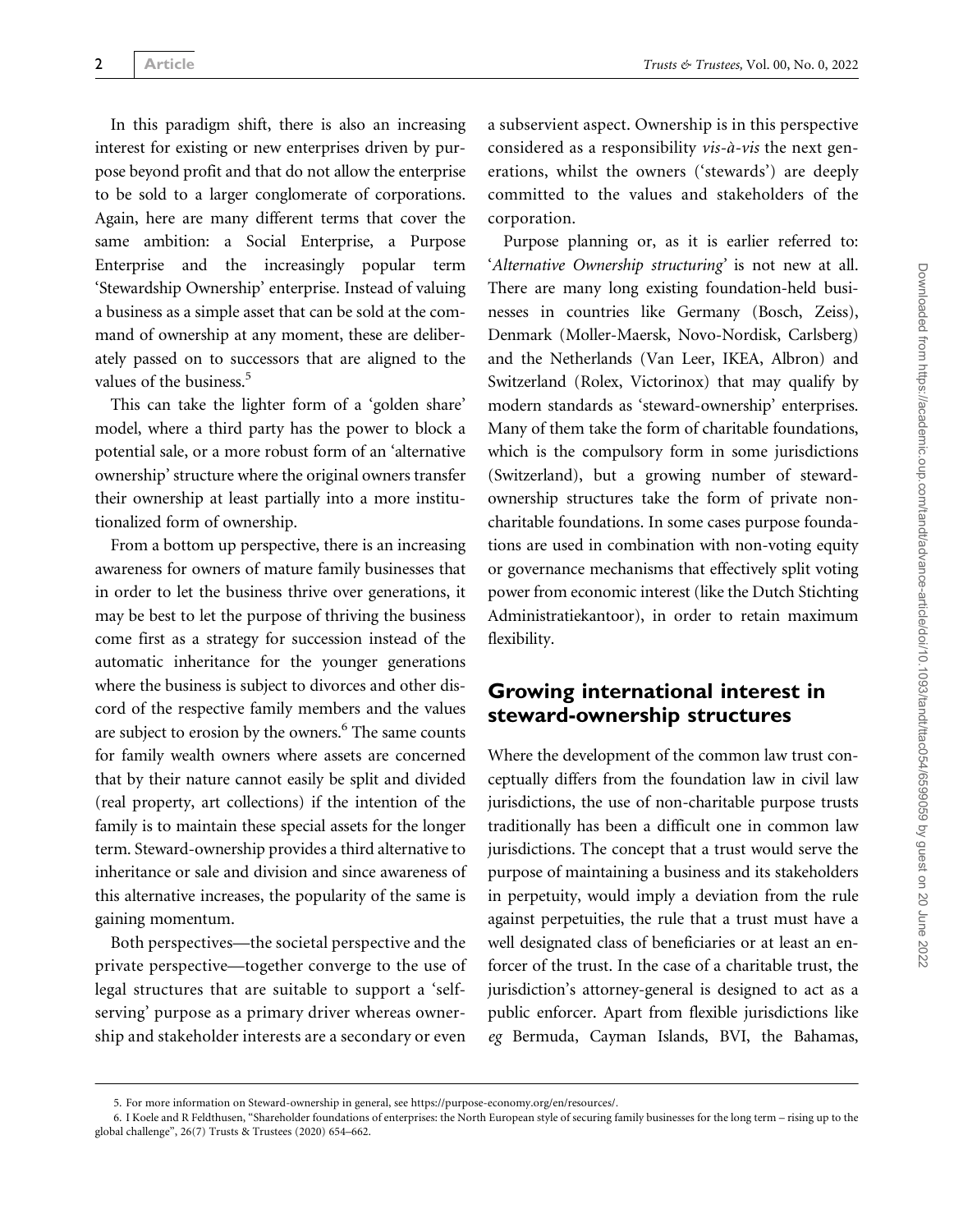Guernsey, Jersey or Gibraltar, there was little development in this field for sometime.

However, a few US States, such as Oregon, South Dakota, New Hampshire and Delaware have allowed in recent years purpose trusts to continue in perpetuity and are expected to gradually re-write business succession planning in the USA.<sup>7</sup> US Scholars have started to write about amending the Uniform Trust Code in order to accommodate the need for a new type of purpose trust: the Stewardship Trust.<sup>8</sup> Also, commentators have argued that the so-called  $cy$ -près doctrine, that allows charitable trusts to redirect their funds to causes that are closest to the originally stated purpose, where that original purpose is no longer considered to be practicable or possible, should also be extended to private purpose trusts.<sup>9</sup> Another commentator expresses resistance to these developments and considers the recognition of a 'nonfiduciary trust' to stand as a 'stark repudiation of the prevailing concept of the trust, thereby posing a direct challenge to the cogency of the trust concept'.<sup>10</sup> Like always, innovations come with interesting debate between legal scholars.

As a continental lawyer used to Dutch purpose foundations, I welcome the acknowledgment of a US commentator that the typical objectives of this perpetual purpose trust ownership would reflect the following $^{11}$ :

- 1. Ensure retention and continuation of the business indefinitely;
- 2. Allow family members, descendants, and key employees to manage or participate in management of the business;
- 3. Provide benefits to family members in and out of the business, as well as other parties, such as employees and charities;
- 4. Consider and develop the favourable impact the company has on the community;
- 5. Protect against outside disruptions or exposure to loss of business ownership, such as divorce, lawsuits, estate disputes, etc.; and
- 6. Protect against sale of the business or hostile takeovers by outside investors.

The desire for this new private purpose trust in the USA is underpinned by the circumstance that in US law, non-publicly funded charities are not allowed to own substantial holdings in underlying businesses. In other words, in the US landscape family businesses cannot be transferred to newly created charities that are incorporated by the family who have divested themselves from the business. This would run foul to heavy sanctions to the excess business holding rules for '*pri*vate foundations'—in the US terminological tangle: the only way to refer to non-publicly funded charities.

In the UK, a trust for non-charitable purposes is void in most cases $12$  as having no human beneficiary capable of enforcing the trust. The 'human beneficiary' principle therefore is only relaxed if a purpose trust meets the requirements of a charity under UK law which is strictly regulated; in that case, the Attorney-General takes the role of 'enforcer' on behalf of the public (beneficiaries) at large. Apart from this 'human beneficiary' principle, a purpose trust may fail for want of certainty, being capricious and restricted to the perpetuity period in force. Nonetheless, there are commentators who plead for a statutory scheme for validation of Private Purpose Trusts in the UK.<sup>13</sup>

In 'classical'14 Germanic foundation jurisdictions such as Liechtenstein, Austria and Germany, there are similar restrictions in the law for foundations.15 For

<sup>7.</sup> See A Bove, Jr. and M Langa, "The perpetual business purpose trust: the business planning vehicle for the future, starting now", ACTEC Law Journal, Fall 2021. 8. S Gary, "The need for a new type of Purpose Trust, the Stewardship Trust", in ACTEC Law Journal, Fall 2019; S Gary, "The Oregon Stewardship Trust: A New

type of purpose trust that enables steward-ownership of a business", 2019, [https://papers.ssrn.com/sol3/papers.cfm?abstract\\_id=3426845.](https://papers.ssrn.com/sol3/papers.cfm?abstract_id=3426845) 9. T Simmons, "Purpose Trust Cy-Près", ACTEC Law Journal, Fall 2019.

<sup>10.</sup> J Schoenblum, "The Nonfiduciary 'Trust'", ACTEC Law Journal, Summer 2021.

<sup>11.</sup> A Bove and M Langa, note 7, 9.

<sup>12.</sup> Except for specific purposes like maintenance of specific animals, tombs and monuments.

<sup>13.</sup> M Pawlowski, "Private purpose trusts – a statutory scheme for validation", 25(4) Trusts & Trustees (2019) 391–396.

<sup>14.</sup> Reference by the term 'classical' is made to jurisdictions where a foundation is treated as the instilled wish of the founder, and therefore has a typical 'fiduciary' character.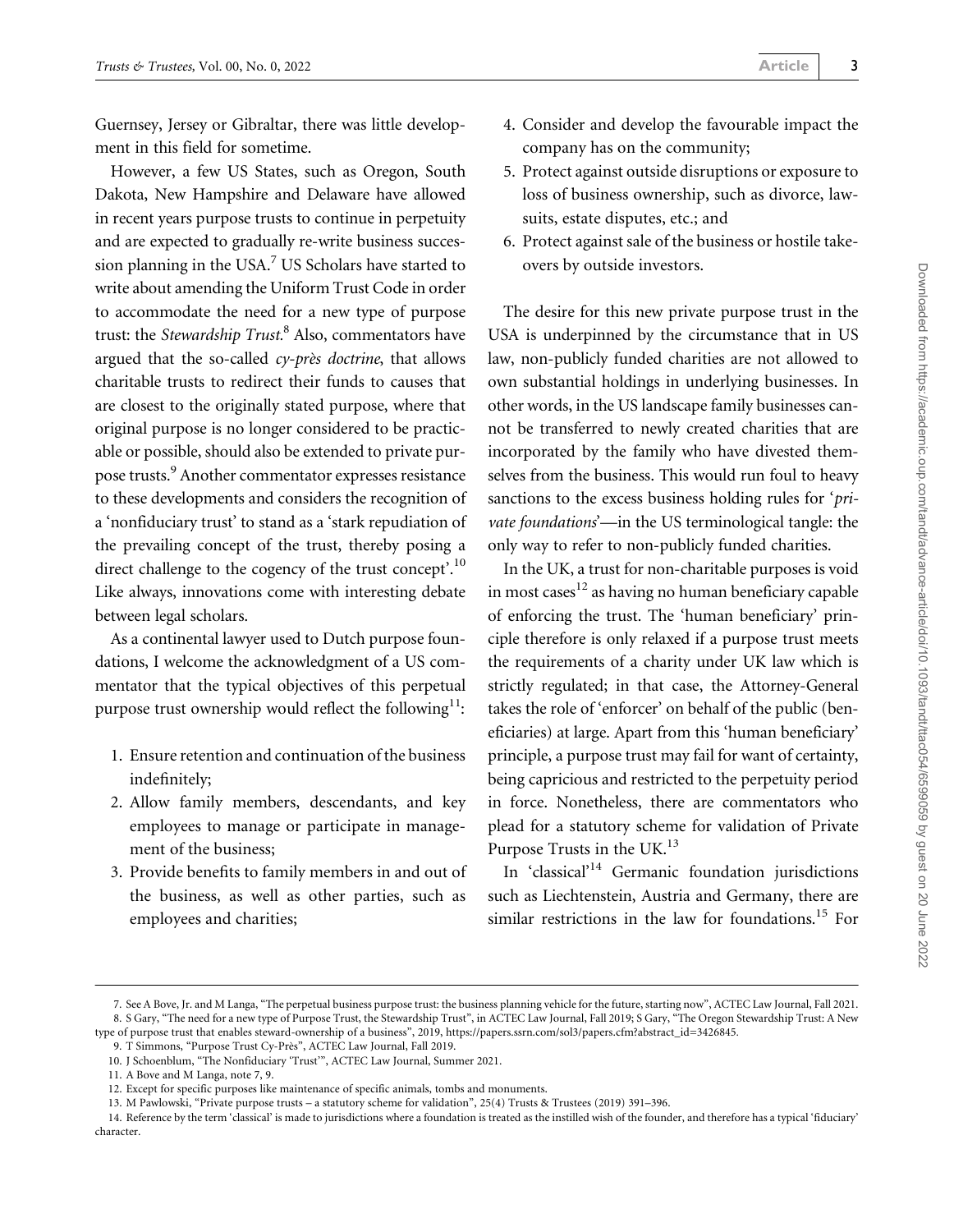example, Liechtenstein foundations law requires that the purpose of a foundation be described with sufficient certainty and also shows a directly outward-related effect, and specifically identified purposes as well as beneficiaries; a foundation just holding a valuable art collection or focused on the maintenance of a large business, without at the same time providing for beneficiaries, would therefore be labelled as an invalid 'selfpurpose foundation' ('Selbstzweckstiftung').<sup>16</sup> The same is true for Austrian foundations. Furthermore, 'classical' foundation legislations may prohibit or restrict a foundation from engaging in commercial activities generally or in a specific context such as participating in a partnership.

In most classical foundation laws, like Denmark,<sup>17</sup> Belgium<sup>18</sup> Germany and Austria,<sup>19</sup> private purpose foundations are subject to close scrutiny of administrative regulatory oversight which is effectively the consequence of the idea that the foundation is the continuation of the wishes of the founder of the foundation—which needs to be supervised. In the same spirit, it is difficult for classical foundations to change their original purpose and statutory law when circumstances change.

## Dutch foundation as purpose planning vehicle for international families

Very different from the classical foundation laws in continental Europe, Dutch foundation law is based on the real concept of a corporation—be it without shareholders.

That is why, in the Dutch legal tradition, we have no issue with a completely liberal self-purpose, as long as

the purpose cannot be said to be in contradiction to public policy and common decency. There is also no specific need to create sufficient certainty, as it is perfectly possible and in fact very usual to describe the purpose of foundation in very abstract and general ways thereby leaving much discretion to the board<sup>20</sup>. It is perfectly possible for a Dutch foundation to have as a purpose to maintain specific assets, be it a valuable art collection or a business, without any 'direct outwardrelated effect'. We have hundred years' old foundations that own the shares in a 'social' enterprise, where excess profits are used for innovations to be used by the enterprise itself, without external beneficiaries (eg stichting Albron). A more recent example is Stichting INGKA that owns a vital part of the IKEA concern. Where the circumstances change, by default the governing organs can decide to amend the purpose of the foundation. Only if the founder has determined in the original deed of incorporation that the purpose cannot be amended, this would require the prior consent of the Court. In all other situations, the foundation itself is able to govern in accordance with any changing circumstances. We therefore do not need any cy-près doctrine.

In all other situations, the foundation itself is able to govern in accordance with any changing circumstances. We therefore do not need any cy-près doctrine

In a comparative context, a crucial aspect of Dutch foundation law may be that a—light version of—public enforcement is available for all Dutch foundations where common law only knows an enforcer for charitable trusts. The distinction here is that the board of a foundation is accountable to the stated purpose of the

<sup>15.</sup> As explained in greater detail by J Niegel, "Purposeful trusts and foundations?", 18(6) Trusts & Trustees (2012) 451–462; P Panico, Private Foundations, Law and Practice (Oxford University Press 2014) 345 ff, even declares a 'surprising similarity between the 'beneficiary principle' under English law and the corresponding approach to private foundations in the 'classic' civil law jurisdictions such as Liechtenstein, Austria and Panama.

<sup>16.</sup> J Niegel, "Purposeful foundation revisited", 27(6) Trusts & Trustees (2021) 433–440.

<sup>17.</sup> I Koele and R. Feldthusen, note 6, 659.

<sup>18.</sup> M Ex, A Verbeke, and B Verdickt, "The Belgian private foundation", 27(6) Trusts & Trustees (2021) 478–486, refers to the fact that all gifts in excess of 100,000 euro require an approval by the Minister of Justice at the risk of being null and void.

<sup>19.</sup> See for an overview, Comparative Highlights of Foundation Laws, 2021, by the European Foundation Centre, on [www.efc.be.](http://www.efc.be)

<sup>20.</sup> M van Steensel and R van der Velden, "The Dutch foundation – statutory objectives and new disclosure requirements", 27(6) Trusts & Trustees (2021) 561–565. It should be emphasized that the Stichting Administratiekantoor (STAK), to which reference is made in here, is not a purpose foundation but has only a function to regulate voting power.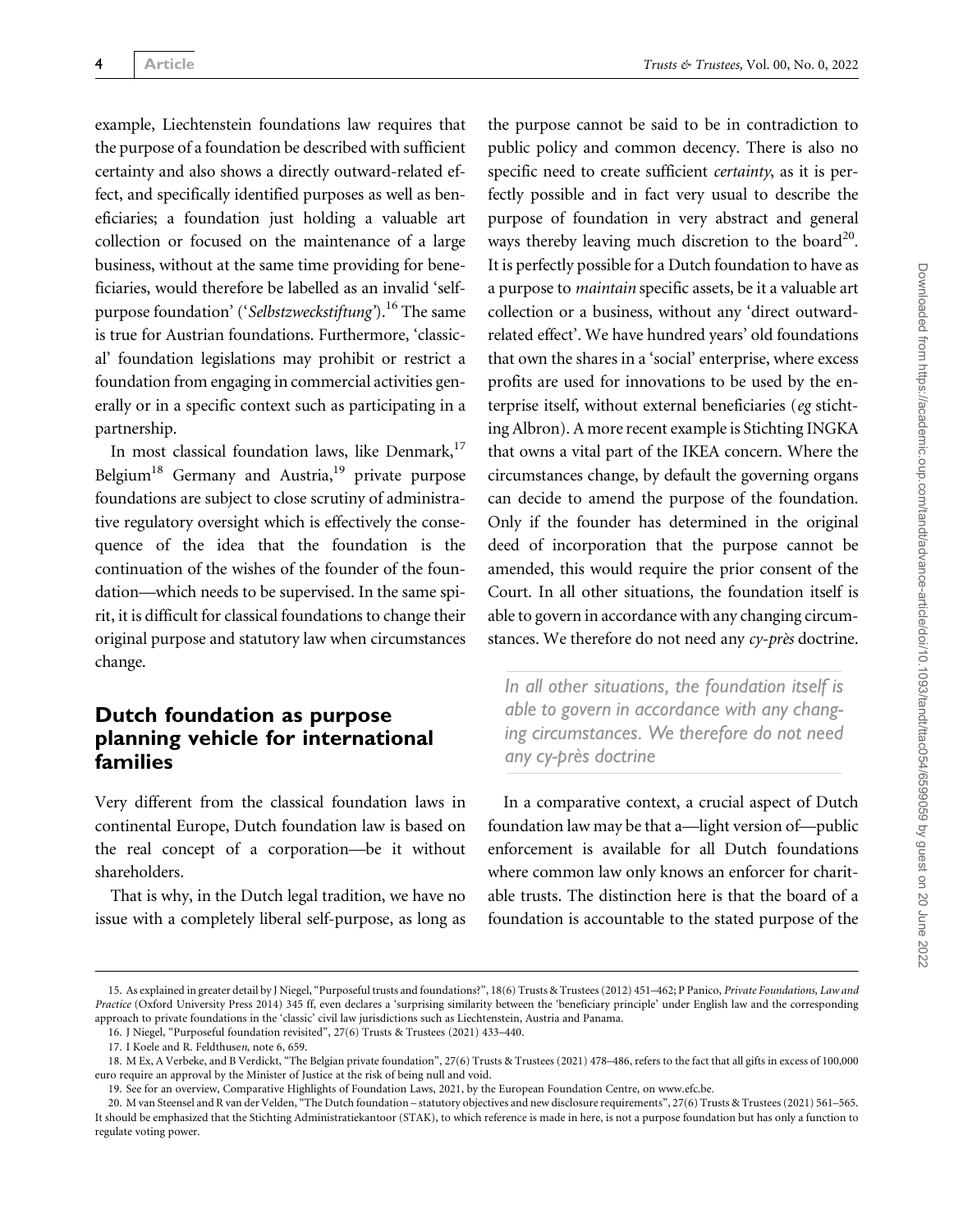foundation (either to the founder or beneficiaries). In case of mismanagement by the board of the foundation  $vis-\hat{a}-vis$  the stated purpose of the foundation, any interested person is able to apply to the Court to dismiss board members. Since foundations are part of the private domain, there is no active regulatory oversight by administrative bodies. Although the law provides for the possibility of an infringed action initiated by any interested party by the Public Prosecutor before the Court if there are reasonable grounds that a foundation is not acting in good faith in accordance with the law and its articles of incorporation, or where individual board members are acting or lacking action in contradiction to the law or the articles of incorporation, there is no current legal mechanism that requires the Public Prosecutor to require follow-up; in practice, the Public Prosecutor is using its powers scarcely to effectively control foundations.

That is why, in practice, in order to create prudent and meaningful purpose foundations, foundations are incorporated with a sophisticated governance consisting of different (supervisory, advisory, family and other) organs and different powers. These organs have a continuing power like organs of regular corporations do. Unlike the classical foundation laws, the organs of a foundation are able to amend the articles and purpose of the foundation, by way of default. Using the model of a supervisory board, this is an effective way of maintaining (corporate type) control for a foreign based family over the main operations of a Dutch based foundation.

Albeit a completely self-serving purpose is not hindered by Dutch legislation, in practice we recommend always to include in a purpose foundation a secondary purpose, which is mostly to serve a social or societal purpose and eventually a charitable purpose. Often, quite general purposes are included such as 'endeavouring that young talented people reach their potential'. This leaves the board with sufficient discretion to expand its activities in the future and affirms the social validity of the enterprise and enhances the attractiveness of the business for all its stakeholders. When prudently exercised, this adds to the legacy of the family who has divested themselves of their interest in the business.

It is interesting to note that Dutch law has other restrictions in its 'non-classic' foundation law compared to the classic foundation laws discussed above. Whereas the Dutch foundation is considered to be a company and distinct from a limited liability company divided by shares, the essential criterion of a Dutch foundation is that it cannot be used as a pure 'duplication' of the founder or transferor of the assets. It is crucial to understand that where a trust normally is held for a certain beneficiary or group of beneficiaries, the legal concept of a foundation comes from another angle. Whilst it has long been recognized that foundations may serve family related private purposes, $^{21}$  these private purposes should have a minimum scope in order to create a valid foundation. In order to deviate the foundation from a typical company, it needs to have a purpose that is larger than the purpose of the founder/ transferor alone and therefore cannot serve e.g. a simple pension or savings arrangement for the founder. In those cases, the founder should use a limited liability company. This is also the basis for the so-called distribution prohibition, which however often is misunderstood as a prohibition to inure to any particular beneficiaries<sup>22</sup> whilst it basically demarcates the use of a foundation from a corporation with shares as the suitable legal vehicle in these 'duplication-type' circumstances. $^{23}$  If families would like to retain an income interest in the underlying business, they should not divest their entire interest in the business but could instead retain a part of the assets or alternatively, a

<sup>21.</sup> In the Netherlands, many family foundations are created by wealthy or noble families that last for more than 100 years, and have as a purpose to maintain family members of an extended family or to maintain a large family manor.

<sup>22.</sup> Like P Panico, note 15, 351. See for the use of Dutch foundations as an alternative to discretionary trusts with beneficiaries, I Koele, "The Dutch private foundation: a robust but flexible tool in dynastic structuring", 20(6) Trusts 6 Trustees (2014) 615–619.

<sup>23.</sup> Accordingly, the so-called distribution prohibition restricts the use of commercial foundations with private distributions since this would imply the use of a company limited by shares.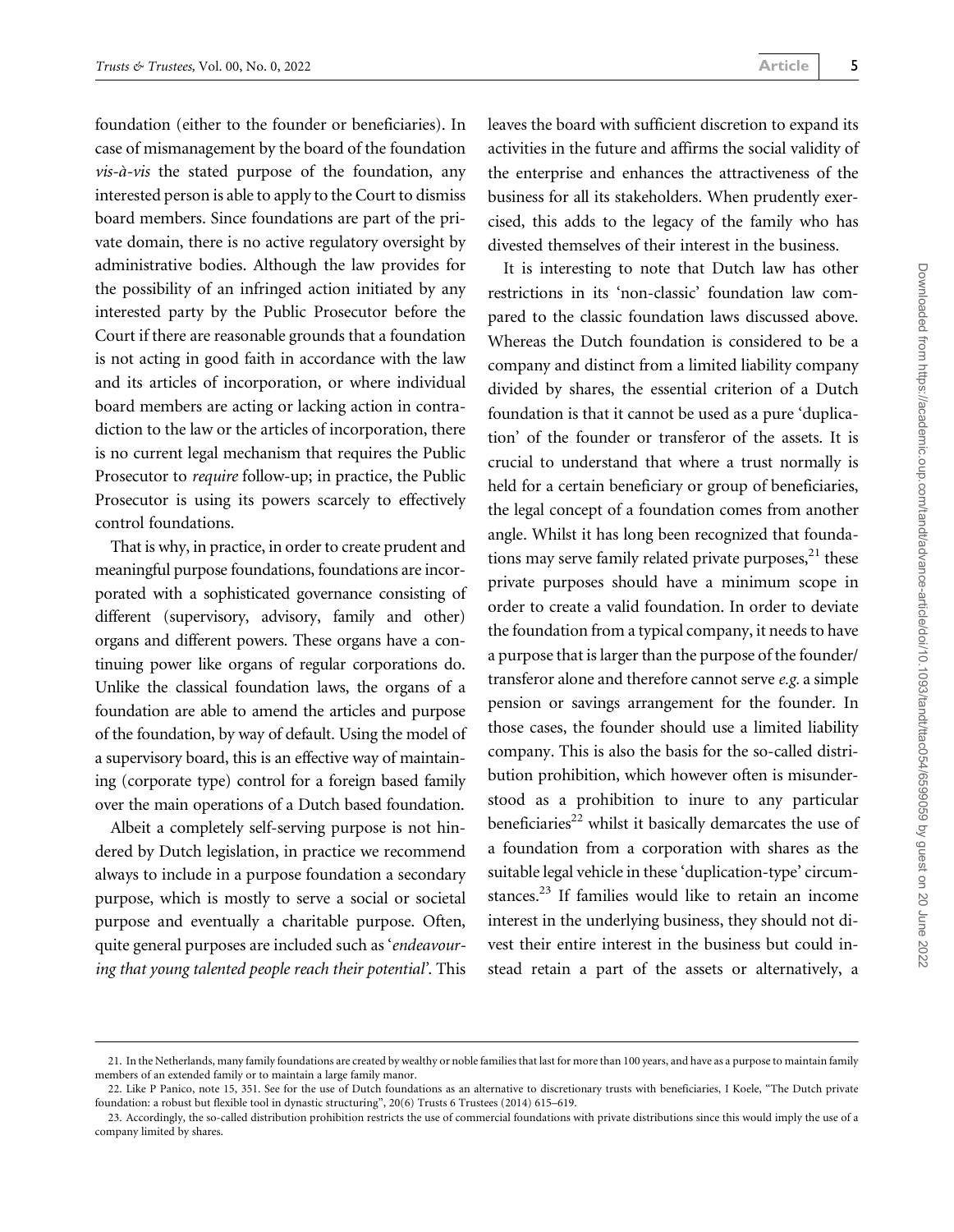usufruct which only provides for the right to dividends relative to the underlying business.

Whereas the Dutch foundation is considered to be a company and distinct from a limited liability company divided by shares, the essential criterion of a Dutch foundation is that it cannot be used as a pure 'duplication' of the founder or transferor of the assets

Like corporations can live in perpetuity, the same is true for foundations. The art of creating a well thought purpose foundation refers in fact to a well-balanced governance of the foundation into the future. In practice, it is found that businesses that are owned by a foundation and therefore 'steward-owned', produce better performance results in the long term than the traditional closely owned companies and that excellent managers and executives are attracted to this type of businesses. $24$  Rather than contributing to the profits of the few shareholders, people like to work for companies that serve the interests of the company, the employees, the customers and the public at large.

The tax aspects of steward-ownership structures are still in development and currently are dealt with on a case by case basis. In the Netherlands, there are examples where families remain in full control over the business, and based on the presumption that the foundation will not make any distributions to the family members the business will not be part of their equity for inheritance or income tax purposes any more. To the extent families continue to receive distributions from the foundation, the assets will remain within the tax scope of the family.<sup>25</sup> For foreign based families, this would however generally not lead to any effective Dutch tax.<sup>26</sup>

Families transfer the business in whole or in part to the foundation, by way of a ('bootstrap') sale, where the earnings of the company redeem the purchase price over time, or by way of gift. Alternatively, the foundation can seek to obtain temporary funding for preferred, dividend paying shares, to redeem the purchase price to the family.

### Recognition and treatment of foreign foundations

Dutch international private law adheres to the incorporation principle and therefore recognizes any foreign foundation that is legally valid according to its law of incorporation. However, that does not mean that any foreign foundation will have the intended effect in the Dutch legal landscape.

In an international context, the typical Dutch approach to foundations is reflected in its case law.

In a recent case, the Dutch Supreme Court has decided that a foreign 'classic' foundation that acts de facto as a duplication of the founder, is not recognized as a meaningful structure for Dutch tax purposes. The case<sup>27</sup> referred to an Austrian foundation ('eigennützige Privatstiftung'), the founder of which was also the sole beneficiary and who could decide to add other beneficiaries. The foundation had an advisory board, where the founder served together with his brother and daughter, but according to the (amended) articles the founder had three votes in this board, thereby providing him with effective control. This advisory board had the power to appoint and dismiss the regular board of the foundation (Stiftungsvorstand), and to provide prior consent with respect to all relevant decisions. In addition, the internal order of the foundation's operations allowed the founder de facto to decide how the board should operate.

This leads to the conclusion that the founder of the Austrian foundation was considered able to dispose of the assets of the foundation as if these were his own. The founder is considered as the legal 'ruler' of the foundation and has not separated these

26. Depending on the precise circumstances that should be verified in detail.

<sup>24.</sup> See note 2, 657–658 referring to the extensive research of the Danish 'industrial foundations' by S Thomsen.

<sup>25.</sup> In that case, we are not referring to a Purpose Foundation, but to a private foundation which is similar to a discretionary trust. See I Koele, "The Dutch private foundation in comparison with trusts: for the same purpose but rather different", 22(1) Trusts & Trustees (2016) 140–145.

<sup>27.</sup> Supreme Court 12 February 2021, BNB 2021/99, ECLI:NL:HR:2021:212.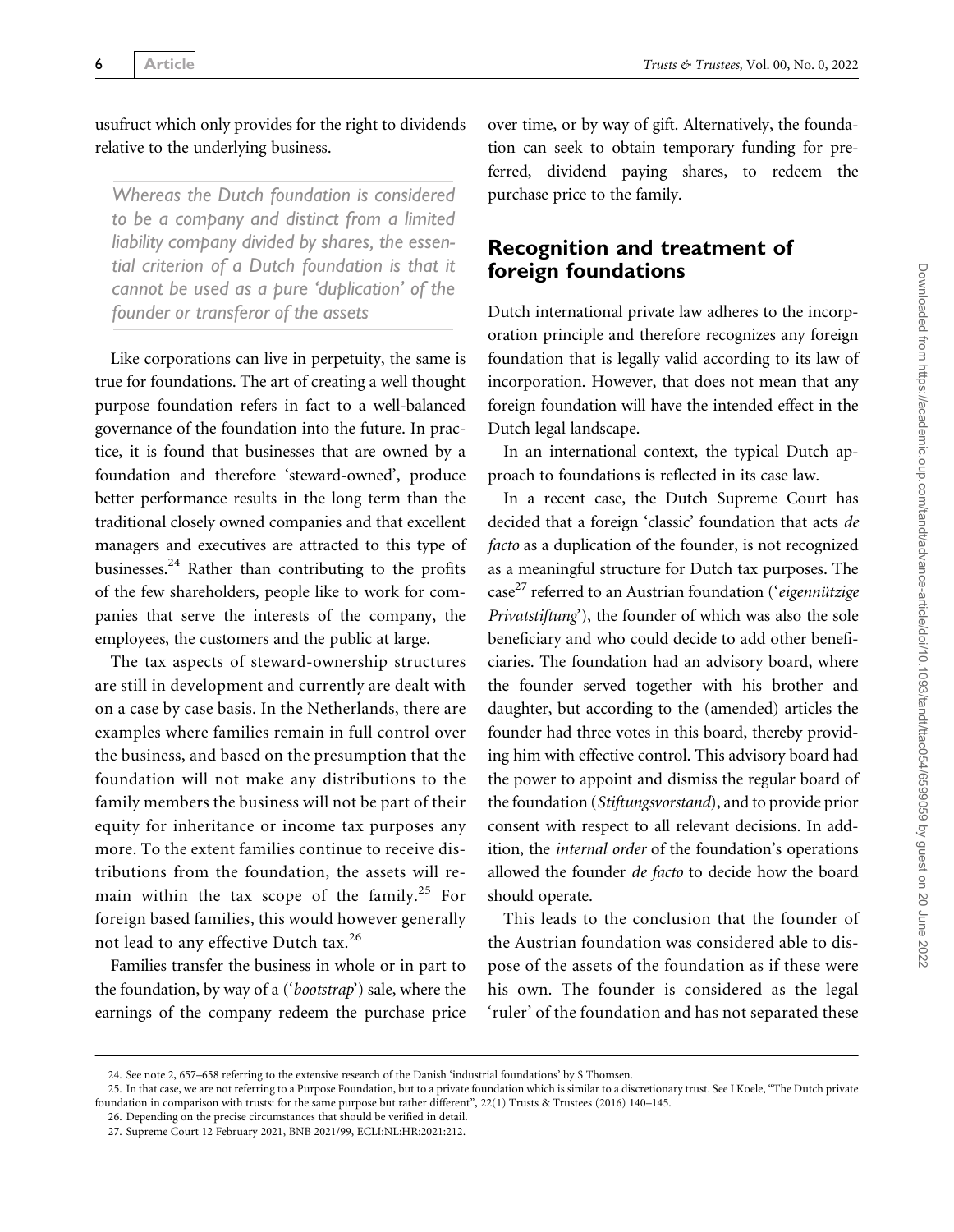assets effectively from his own private assets. Within a pure Dutch context, this would be an invalid foundation. For tax purposes, it is not recognized that the foundation has title to the assets and dividends since the founder is treated as the full owner. As a result, the foundation was not entitled to a reduction of Dutch dividend withholding tax.

This leads to the conclusion that the founder of the Austrian foundation was considered able to dispose of the assets of the foundation as if these were his own

It should be mentioned here that this decision did not entail any concept like 'ultimate beneficiary' or fiction of transparency, since this decision is made purely on an interpretation of the relevant facts. The tax authorities viewed the Austrian foundation as similar to a Dutch regular corporate entity with the founder as shareholder and in that comparison, there was no entitlement to a reduction of dividend withholding tax either.

In two other decisions, the Dutch Courts<sup>28</sup> recently showed that they treat a 'classic' foundation with some discretionary elements according to Liechtenstein law as similar to a discretionary trust under common law. The Dutch anti-abuse legislation referred to as the 'Segregated Private Estate regime' or as it is officially called the Afgescheiden Privaat Vermogen (APV) re- $\text{gime}^{29}$  intends to close a tax loophole created by constructions involving 'floating assets'. These are cases where a person who contributes assets to an APV defined as a segregated estate with which more than incidentally private purposes are intended—deliberately creates a situation whereby these assets can no longer be taxed on himself because he no longer has free disposal of them, while these assets are also not taken into account for the beneficiary because he has no or insufficient rights in respect of these assets ('discretionary assets'). The APV regime stipulates that the segregated assets remain attributed to the person who transferred these in the APV and, after his death, to his heirs, unless there are beneficiaries who have a specific legally enforceable right with regard to those assets (non-discretionary assets).

The combination of a Liechtenstein foundation that is intended to serve private purposes whilst the beneficiaries do not have a civil law 'enforceable' claim to the foundation, falls exactly into this category. The lack of a self-serving purpose, and the lack of enforceability at the side of the beneficiaries, places these foundations directly in the scope of the anti-abuse APV legislation even if they pass the test of having a broader scope than merely being a duplication of the founder.

The result is that the assets of the foundation are deemed to be allocated to the heirs of the founder, irrespective of whether they also receive distributions from the foundation. Even if the letter of wishes of the founder clearly indicates differently, and the foundation board follows up on these wishes promptly, there is no remedy and the heirs will be taxed based on this presumption.

In the Dutch way of thinking a letter of wishes bears no legal meaning, since it does not lead to an 'enforceable' claim by a third party or any similar relevant remedy. This is therefore not something to take into account when determining the tax consequences of the foreign foundation.

Disputes with tax authorities arise where the constitutional documents of Liechtenstein foundations seem to integrate features of the common law trust concepts and of civil law 'entitlements'. For instance, it says that 'a member of the class of beneficiaries is only entitled to his beneficial interest upon having reached the age of 27 years'. Finally, the Court decided in two similar cases that there was no enforceable interest by any of the beneficiaries, and accordingly the heirs were allocated the (receipt) of the assets and hence, also subject to inheritance tax with respect to the assets of the

<sup>28.</sup> Dutch Supreme Court 26 maart 2021, ECLI:NL:HR:2021:367 and Court of Appeal Arnhem-Leeuwarden 28 September, ECLI:NL:GHARL:2021:9202.

<sup>29.</sup> Afgescheiden Privaat Vermogen, see I Koele,note 22.